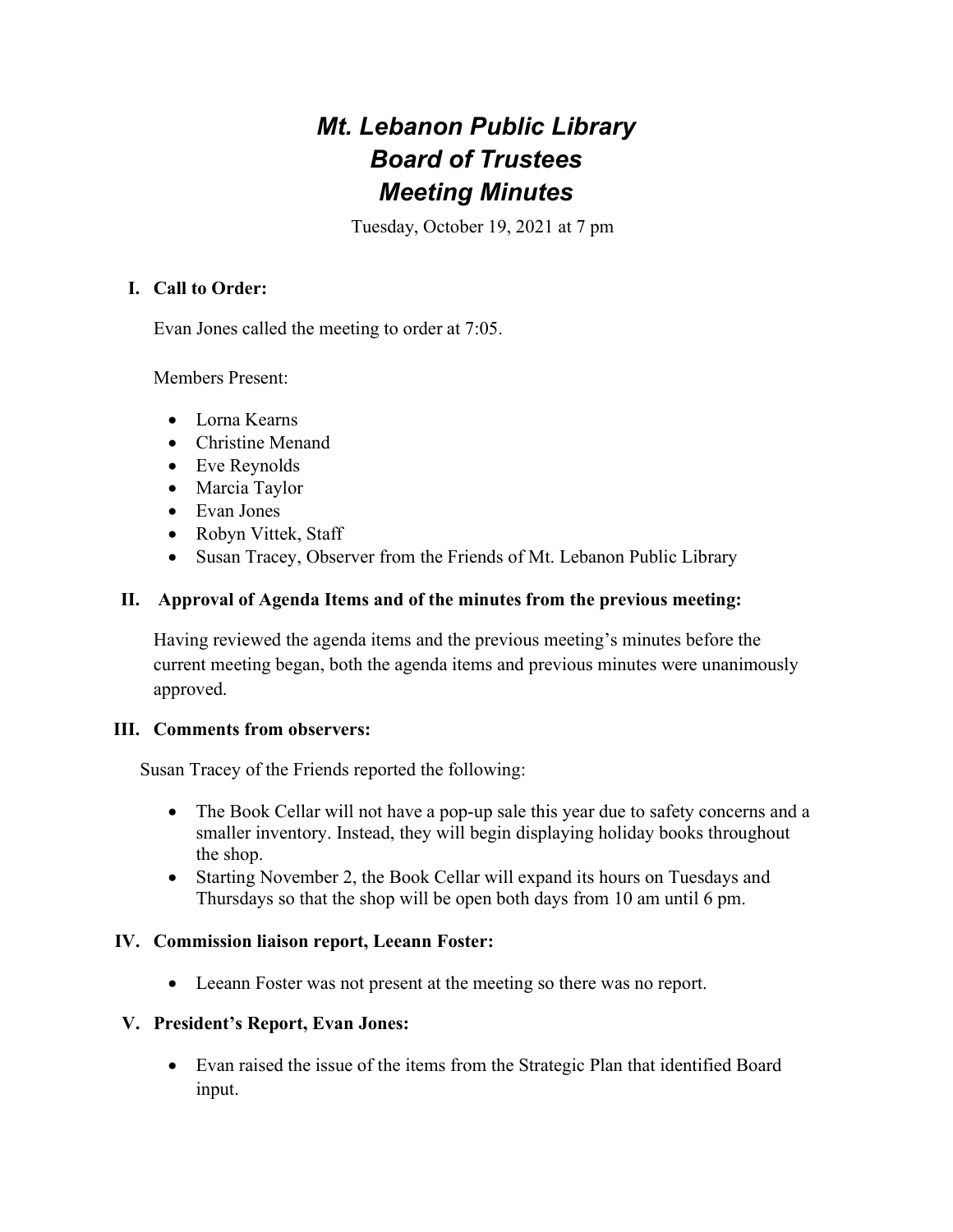- o The first item: The Library Board of Trustees will establish a regular schedule to ensure policies and procedures are current, consistent, clearly communicated to the public and equitably enforced.
	- This is being met by Evan's formation of committees.
- o The second item: The Library Board of Trustees will explore green initiatives and ways in which the library can improve and promote green practices, including the possibility of LEED certification for the library, by 1Q22.
	- **Commissioner Andrew Flynn is someone who we could reach out** to because he knows about building sustainability and he also has experience working with the library.

### VI. Treasurer's Report, Marcia Taylor:

- Marcia said that the statistical information can't be compared to last year because of the strangeness of this year, i.e., the continuing impact of COVID.
- Expenditures are behind where they normally would be.
- Marcia initiated a conversation about the budget with Robyn.
- Eve motioned to file the report for audit. Lorna seconded. All agreed.

### VII. Director's Report, Robyn Vittek:

- Fine-free policy was publicly announced. Mt. Lebanon Magazine and the Wall Street Journal want to do articles about it.
- Study room project is moving ahead. All materials have now come in so things are going forward after some lag time.
- Website redesign is in progress, about six weeks away from new website roll-out.
- The library has been working with Fire Department on safety procedures.
- Robyn talked about state aid and the waiver of standards she requested. She is required to make us aware of it but we do not need to sign anything or have any documentation about it. The amount of state aid that has been projected for this year is \$113,840 which is about equal to what we project to spend on e-resources. Robyn responded to the state's request for information about how we would spend the aid funding that we would use the funding for e-resources. The waiver was requested because we did not meet certain standards during 2020 due to COVID closures. Robyn asked the board to approve the plan. Chris made a motion, Marcia seconded. All approved.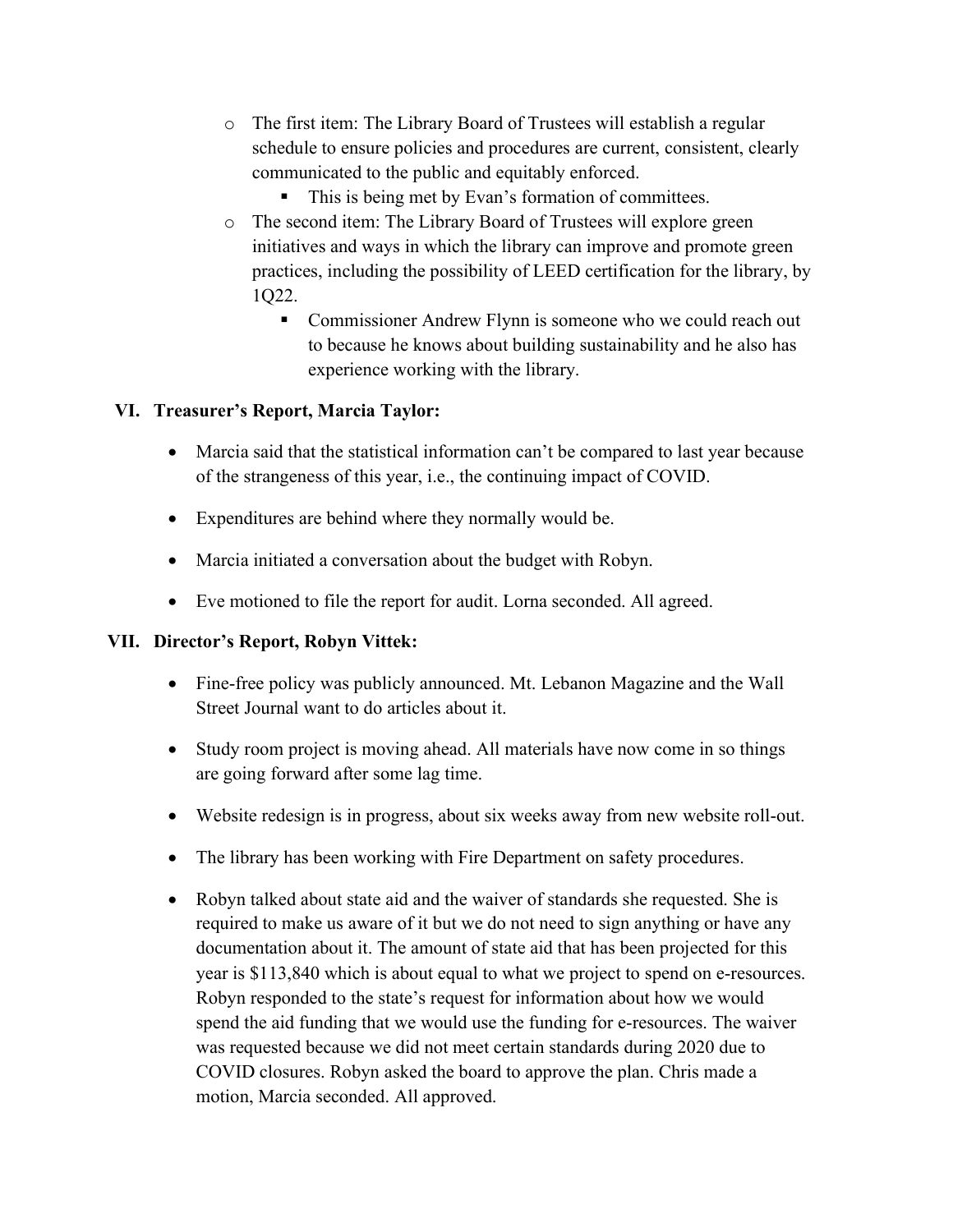Robyn reported about a letter written by Tracy Soska, ACLA Board President, sent to RAD thanking them for their funding but respectfully requesting more to help out distressed libraries. The ACLA Board has asked that all the library boards in Allegheny County send a letter in support of this request to RAD. Evan asked for input from board members. We did not vote but most of us felt it was right to send the letter.

# VIII. Committee Reports

- Fund-raising and Event Committee, Chris Menand
	- o Chris reported that she met with Marina to discuss ideas for upcoming and future events.

### IX. Old Business:

- a) Robyn report that the library is losing a staff member. They will not fill the position right away since things get a little slow this time of year anyway. They will probably wait until after first of the year.
- b) They have continued to attend outdoor events.

### X. New business

- a) Robyn reported on the results from Love Your Library Month, September 2021:
	- (a) Received a total of 223 gifts from individuals. The full month's sales total from the Book Cellar is not yet available but the current total is \$33,068. Last year, the month's sales were \$36,894. Robyn thinks we will do as well as that or perhaps exceed it this year once the total amount is known.
	- (b) There was a board in the library during LYL Month that gave patrons the opportunity to post notes saying what they love about the library. Robyn said there were many positive and enthusiastic comments about the library staff.
- b) Ian McMeans, Assistant Municipal Manager and strong library supporter is involved with the development of the Municipal Comprehensive Plan. This is something that happens about every ten years. Robyn believes that the one that is currently being developed will be released in 2023.The library will have more involvement with this process than it has in the past. She said that she will be part of the planning committee and perhaps someone